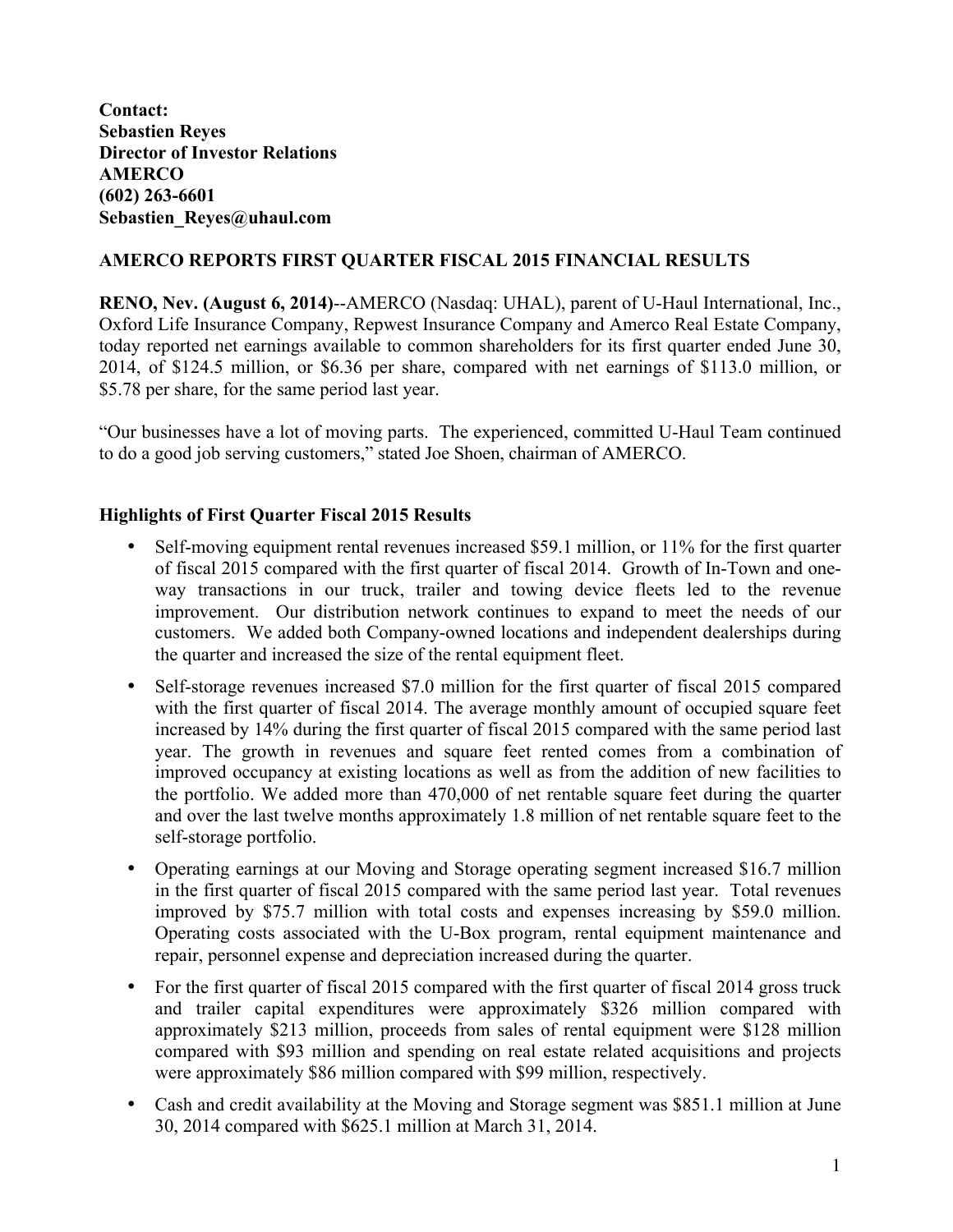• We are holding our 8<sup>th</sup> Annual Virtual Analyst and Investor meeting on Thursday, August 28, 2014 at 11:00 a.m. Arizona Time (2:00 p.m. Eastern). This is an opportunity to interact directly with senior management of the Company through a live video webcast. A brief presentation by the Company will be followed by a question and answer session.

AMERCO will hold its investor call for the first quarter of fiscal 2015 on Thursday, August 7, 2014, at 8 a.m. Arizona Time (11 a.m. Eastern). The call will be broadcast live over the Internet at www.amerco.com. To hear a simulcast of the call, or a replay, visit www.amerco.com.

#### **About AMERCO**

AMERCO is the parent company of U-Haul International, Inc., Oxford Life Insurance Company, Repwest Insurance Company and Amerco Real Estate Company. U-Haul is in the shared use business and was founded on the fundamental philosophy that the division of use and specialization of ownership is good for both U-Haul customers and the environment.

Certain of the statements made in this press release regarding our business constitute forwardlooking statements as contemplated under the Private Securities Litigation Reform Act of 1995. Actual results may differ materially from those anticipated as a result of various risks and uncertainties. Readers are cautioned not to place undue reliance on these forward-looking statements that speak only as of the date hereof. The Company undertakes no obligation to publish revised forward-looking statements to reflect events or circumstances after the date hereof or to reflect the occurrence of unanticipated events, except as required by law. For a brief discussion of the risks and uncertainties that may affect AMERCO's business and future operating results, please refer to our Form 10-Q for the quarter ended June 30, 2014, which is on file with the SEC.

*###*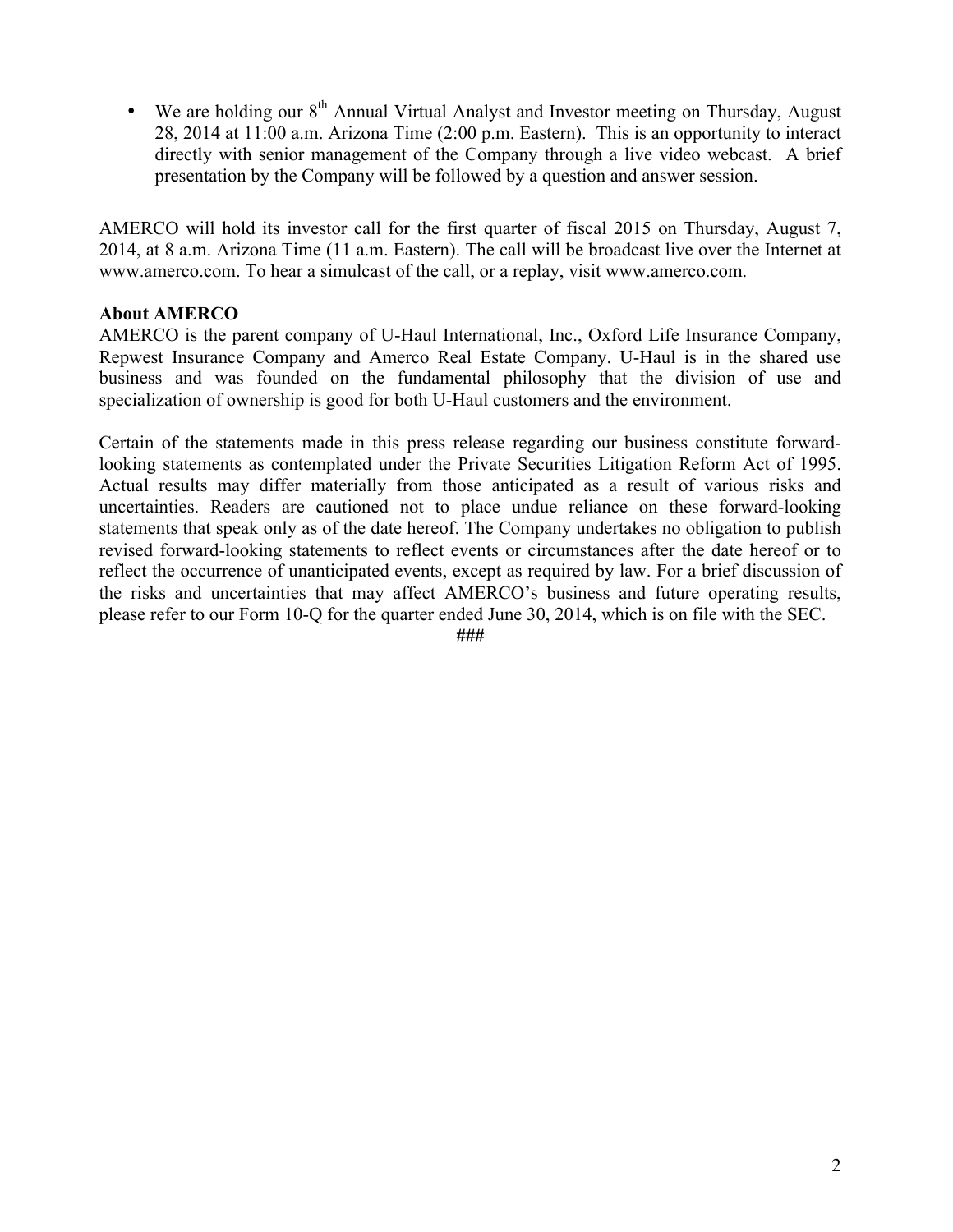### *Report on Business Operations*

Listed below on a consolidated basis are revenues for our major product lines for the first quarter of fiscal 2015 and 2014.

|                                                         | <b>Quarter Ended June 30,</b> |         |  |  |
|---------------------------------------------------------|-------------------------------|---------|--|--|
|                                                         | 2014<br>2013                  |         |  |  |
|                                                         | (Unaudited)                   |         |  |  |
|                                                         | (In thousands)                |         |  |  |
| Revenue:                                                |                               |         |  |  |
| Self-moving equipment rentals                           | \$<br>580,708                 | 521,649 |  |  |
| Self-storage revenues                                   | 49,134                        | 42,099  |  |  |
| Self-moving and self-storage products and service sales | 74,479                        | 70,691  |  |  |
| Property management fees                                | 5,677                         | 5,161   |  |  |
| Life insurance premiums                                 | 37,930                        | 41,062  |  |  |
| Property and casualty insurance premiums                | 9,618                         | 7,966   |  |  |
| Net investment and interest income                      | 21,046                        | 18,989  |  |  |
| Other revenue                                           | 45,596                        | 41,340  |  |  |
| Consolidated revenue                                    | \$<br>824,188                 | 748,957 |  |  |

Listed below are revenues and earnings from operations at each of our operating segments for the first quarter of fiscal 2015 and 2014.

|                                           |             | Quarter Ended June 30, |                |  |
|-------------------------------------------|-------------|------------------------|----------------|--|
|                                           |             | 2014                   | 2013           |  |
|                                           | (Unaudited) |                        |                |  |
|                                           |             |                        | (In thousands) |  |
| Moving and storage                        |             |                        |                |  |
| Revenues                                  | \$          | 760,154                | 684,403        |  |
| Earnings from operations before equity in |             |                        |                |  |
| earnings of subsidiaries                  |             | 210,757                | 194,008        |  |
| Property and casualty insurance           |             |                        |                |  |
| Revenues                                  |             | 12,412                 | 10,443         |  |
| Earnings from operations                  |             | 4,022                  | 4,390          |  |
| Life insurance                            |             |                        |                |  |
| Revenues                                  |             | 52,620                 | 54,779         |  |
| Earnings from operations                  |             | 4,575                  | 4,060          |  |
| Eliminations                              |             |                        |                |  |
| Revenues                                  |             | (998)                  | (668)          |  |
| Earnings from operations before equity in |             |                        |                |  |
| earnings of subsidiaries                  |             | (155)                  | (82)           |  |
| Consolidated results                      |             |                        |                |  |
| Revenues                                  |             | 824,188                | 748,957        |  |
| Earnings from operations                  |             | 219,199                | 202,376        |  |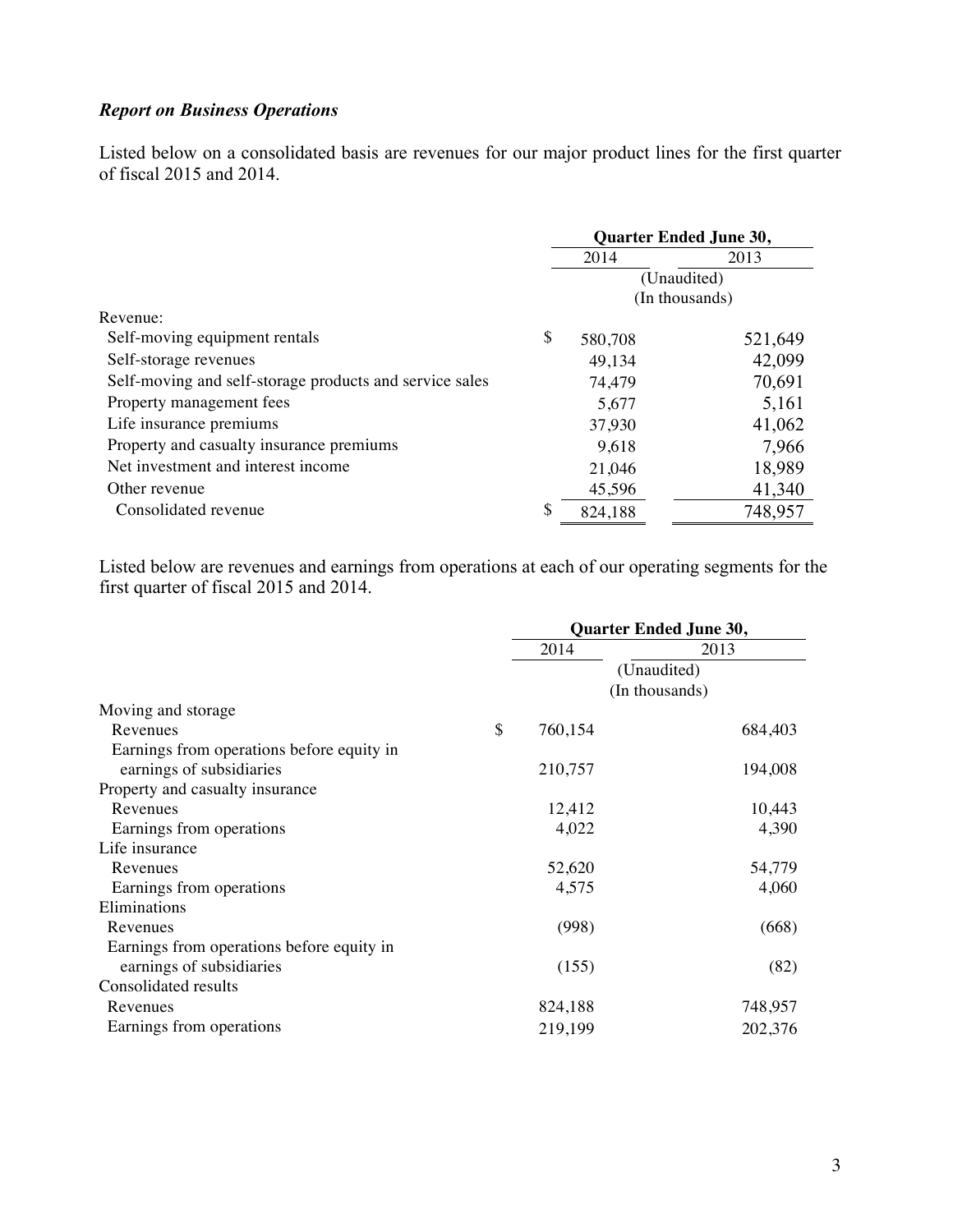The Company owns and manages self-storage facilities. Self-storage revenues reported in the consolidated financial statements represent Company-owned locations only. Self-storage data for our owned locations follows:

|                                                    | <b>Quarter Ended June 30,</b>         |        |  |
|----------------------------------------------------|---------------------------------------|--------|--|
|                                                    | 2014                                  | 2013   |  |
|                                                    | (Unaudited)                           |        |  |
|                                                    | (In thousands, except occupancy rate) |        |  |
| Room count as of June 30                           | 212                                   | 195    |  |
| Square footage as of June 30                       | 18,642                                | 16,854 |  |
| Average monthly number of rooms occupied           | 173                                   | 153    |  |
| Average monthly occupancy rate based on room count | 82.3%                                 | 80.2%  |  |
| Average monthly square footage occupied            | 15,335                                | 13,448 |  |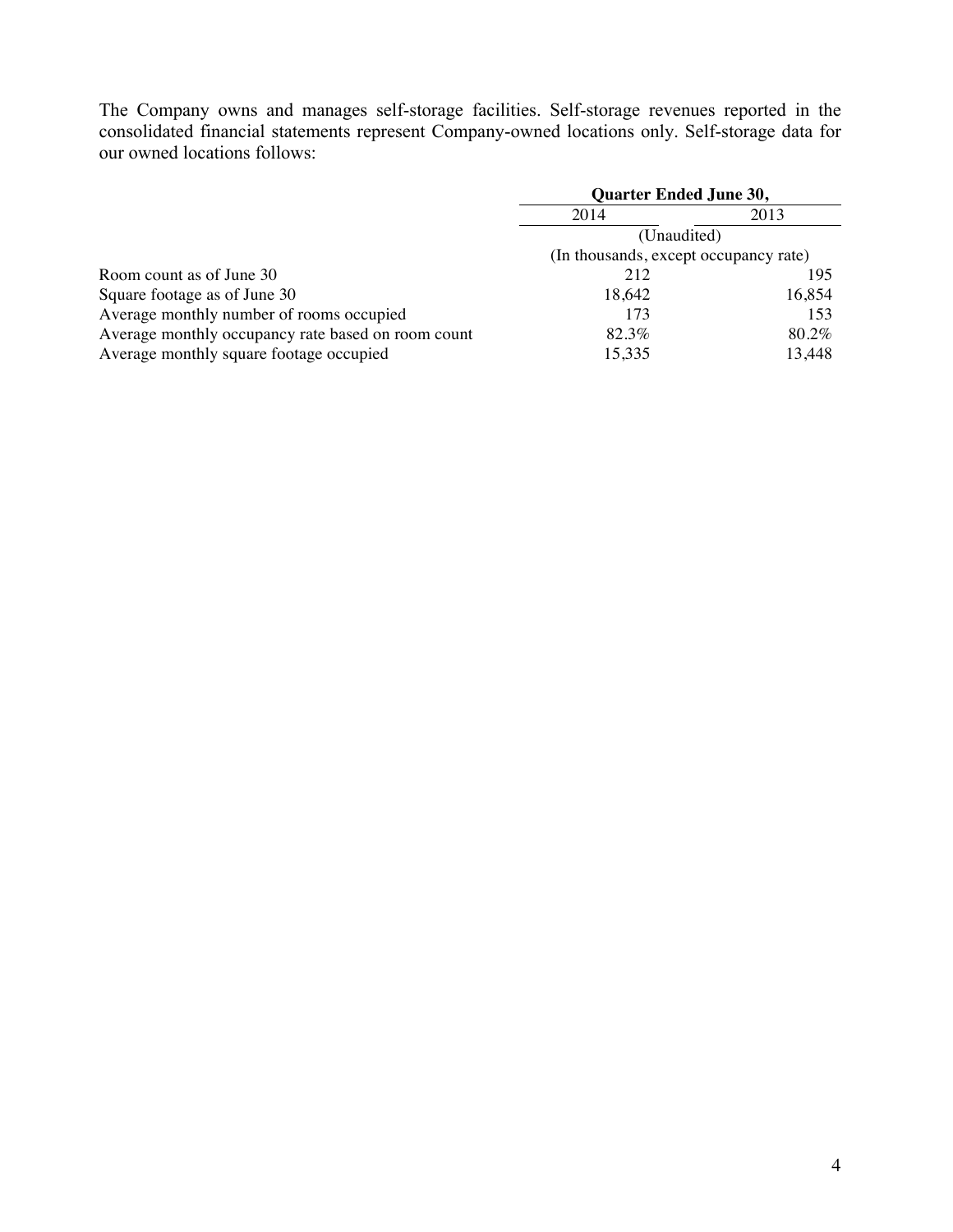## **AMERCO AND CONSOLIDATED SUBSIDIARIES CONDENSED CONSOLIDATED BALANCE SHEETS**

|                                                              | June 30,            | March 31,       |
|--------------------------------------------------------------|---------------------|-----------------|
|                                                              | 2014<br>(Unaudited) | 2014            |
| <b>ASSETS</b>                                                | (In thousands)      |                 |
| Cash and cash equivalents                                    | \$<br>692,585       | \$<br>495,112   |
| Reinsurance recoverables and trade receivables, net          | 200,015             | 199,322         |
| Inventories, net                                             | 69,341              | 67,020          |
| Prepaid expenses                                             | 49,909              | 55,269          |
| Investments, fixed maturities and marketable equities        | 1,213,312           | 1,138,275       |
| Investments, other                                           | 244,557             | 248,850         |
| Deferred policy acquisition costs, net                       | 117,109             | 118,707         |
| Other assets                                                 | 106,834             | 97,588          |
| Related party assets                                         | 159,721             | 169,624         |
|                                                              | 2,853,383           | 2,589,767       |
|                                                              |                     |                 |
| Property, plant and equipment, at cost:                      |                     |                 |
| Land                                                         | 425,953             | 405,177         |
| Buildings and improvements                                   | 1,498,731           | 1,430,330       |
| Furniture and equipment                                      | 323,906             | 322,088         |
| Rental trailers and other rental equipment                   | 391,823             | 373,325         |
| Rental trucks                                                | 2,817,303           | 2,610,797       |
|                                                              | 5,457,716           | 5, 141, 717     |
| Less: Accumulated depreciation                               | (1,782,417)         | (1,732,506)     |
| Total property, plant and equipment                          | 3,675,299           | 3,409,211       |
| Total assets                                                 | \$<br>6,528,682     | \$<br>5,998,978 |
| LIABILITIES AND STOCKHOLDERS' EQUITY                         |                     |                 |
| Liabilities:                                                 |                     |                 |
| Accounts payable and accrued expenses                        | \$<br>450,972       | \$<br>357,954   |
| Notes, loans and leases payable                              | 2,185,365           | 1,942,359       |
| Policy benefits and losses, claims and loss expenses payable | 1,073,488           | 1,082,598       |
| Liabilities from investment contracts                        | 643,066             | 616,725         |
| Other policyholders' funds and liabilities                   | 9,815               | 7,988           |
| Deferred income                                              | 39,121              | 31,390          |
| Deferred income taxes                                        | 452,398             | 432,596         |
| Total liabilities                                            | 4,854,225           | 4,471,610       |
| Stockholders' equity:                                        |                     |                 |
| Common stock                                                 | 10,497              | 10,497          |
| Additional paid-in capital                                   | 445,863             | 444,210         |
| Accumulated other comprehensive loss                         | (33,048)            | (53, 923)       |
| Retained earnings                                            | 1,929,927           | 1,805,453       |
| Cost of common shares in treasury, net                       | (525, 653)          | (525, 653)      |
| Cost of preferred shares in treasury, net                    | (151,997)           | (151,997)       |
| Unearned employee stock ownership plan shares                | (1,132)             | (1,219)         |
| Total stockholders' equity                                   | 1,674,457           | 1,527,368       |
| Total liabilities and stockholders' equity                   | \$<br>6,528,682     | \$<br>5,998,978 |